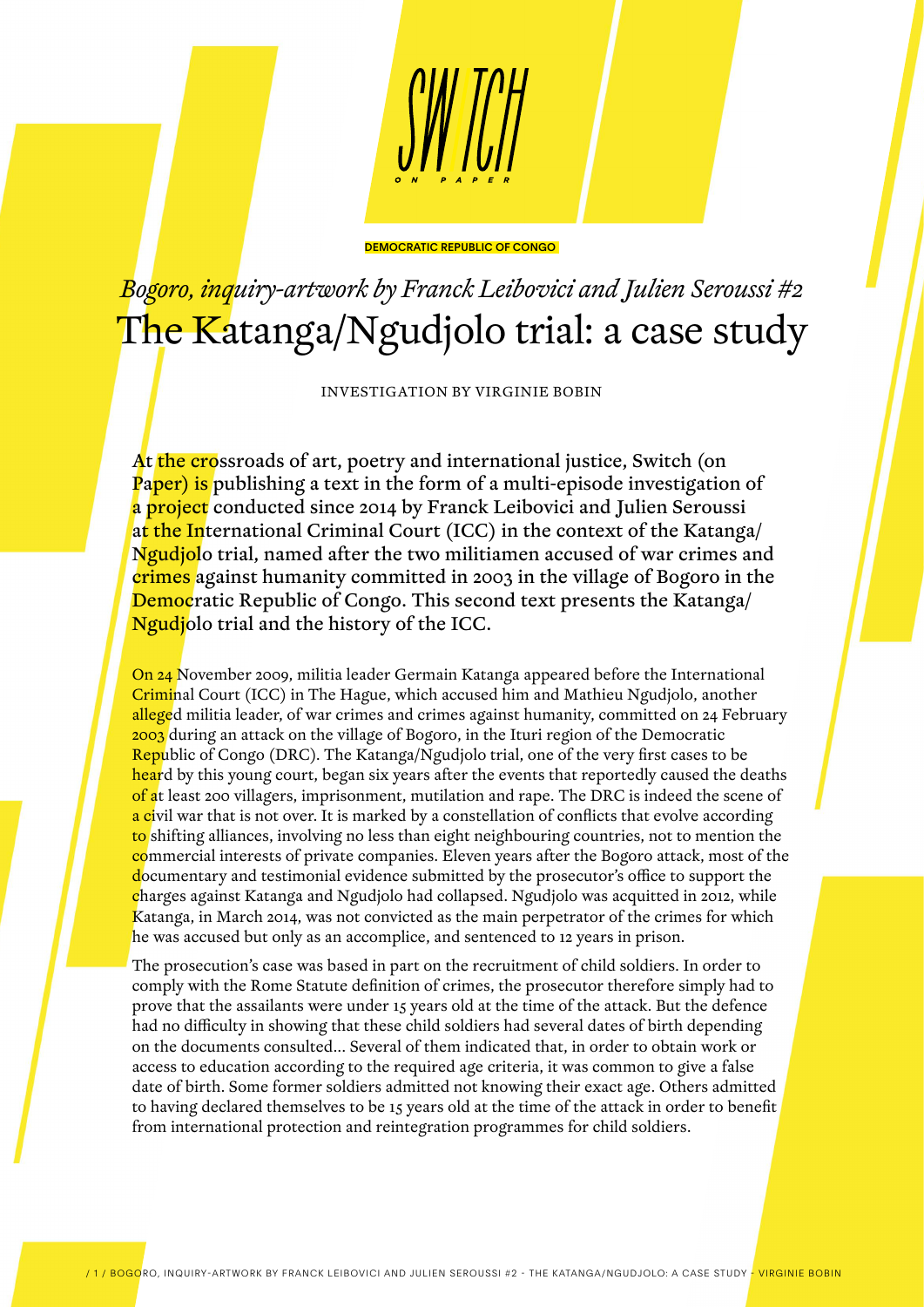During the trial, the court spent long hours trying to clarify the relationships between the accused, the witnesses and the various protagonists cited in their accounts, in order to confirm the identity and establish the responsibility of each. But the judges were confronted with the fluidity that exists in family relationships, clans, armed factions and other groups formed out of loyalty or pragmatism. In their, often contradictory, statements, witnesses described family groups that exceeded the bonds of blood and marriage, and sometimes even went beyond the world of the living... In any case, their testimony did not allow the judges to establish with certainty the chains of command at play, nor to assess the degree of responsibility of the accused. Thus, the prosecution failed to take into account the role played in the conflict by medicine-men and fetishes, nor the extent of their powers, with witnesses still fearing their effects across time, borders and international protection programmes.

The three judges - Frenchman Bruno Cotte, Belgian Christine Van den Wyngaert and Malian Fatoumata Dembele Diarra - were therefore unable to clearly trace the facts from the divergent accounts gathered during the trial. Most of the evidence (whether it was testimony or documents that themselves had to be supported by witnesses) could not be considered sufficiently credible. The prosecution's arguments, established during the  $pre-trial phase$  of the trial, did not stand up to this. On 23 May 2014, the court returned its **verdi**ct, accompanied by the following statement: " the chamber also emphasized that the fact of deciding that an accused is not guilty does not necessarily mean that the chamber finds him innocent. Such a decision simply demonstrates that, given the standard of proof, the evidence presented to support his guilt has not allowed the chamber to form a conviction "beyond reasonable doubt"."

## Art and the humanities take possession of the trial

The account of this trial was first told to me in 2014 by Franck Leibovici and his friend Julien Seroussi, employed in 2009 by the ICC as legal assistant to the French judge Bruno Cotte on the Katanga/Ngudjolo case. Leibovici's work is based on the invention of devices for processing and reconfiguring large sets of documents in order to produce alternative representations of public problems. As an example, his *mini-opera for non-musicians* (2008- 2016) consists of ten sequences, each of which uses a specific notation system (graphic scores, choreographic notation, etc.) with the aim of re-describing the masses of materials produced by so-called "low-intensity" conflicts - these laboratories of war in the long run, where new rules are invented for ways of making war.

The PowerPoint used by American General Colin Powell to justify to the UN the presence of weapons of mass destruction in Iraq or the WikiLeaks documents are thus put back into circulation through the intermediary of amateur choirs, choreographies, conversations, conferences or projections. By becoming a co-author in writing the score of these masses of documents and then performing them, the public actively takes part in a new implementation of documents that are initially opaque, which it can thus grasp by its own means.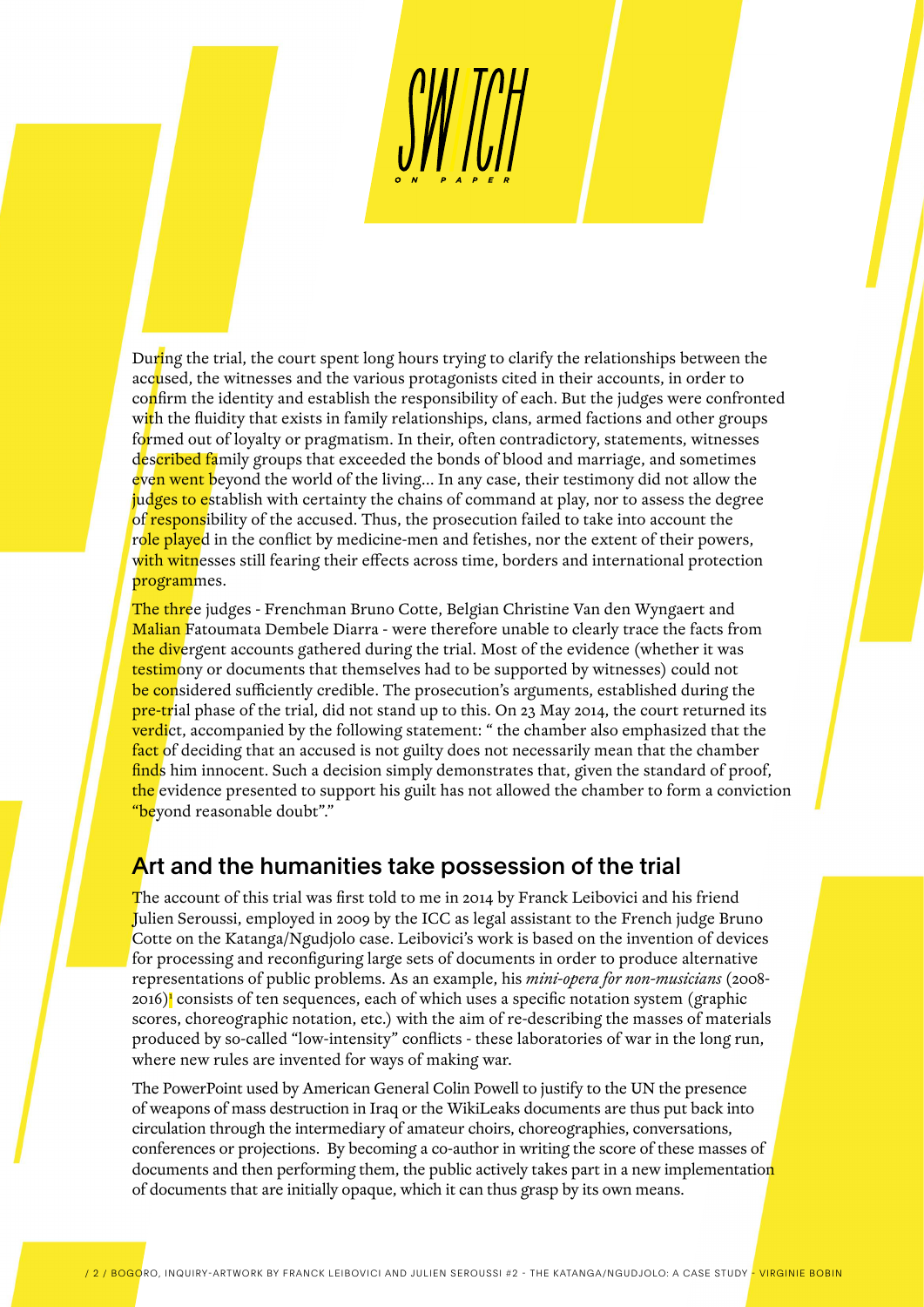During the trial, Seroussi opened up to Leibovici about his experience, and the different obstacles encountered by the judges in trying to construct a reliable account from the evidence at hand. From their conversations, the intuition arose that by applying a treatment similar to that of the *mini-opera* to the materials produced by and for the trial, using tools borrowed from art and poetry, other accounts, other connections and a different understanding of the facts would emerge.

In fact, an artist, sociologist, anthropologist, lawyer or resident of Bogoro will have a very different view of a map of the village of Bogoro. They will associate different accounts with it and link it, each in their own way, with other photographs or documents related to the events discussed. By designing situations and devices that import visions and gestures other than legal ones, applicable to the materials of the trial, could we not, collectively, produce tools that are useful for future cases? To do this, it was necessary to inform the ICC and involve it in the project. Thanks to Julien Seroussi's contacts, the institution agreed and promised to facilitate access to its human and documentary resources. In 2014, they therefore began to analyse all the transcripts of the trial (accessible, almost in real time, on the ICC website), the evidence and the thousands of hours of videotaping of the trial<mark>!</mark>.

#### A fragile institution

When the project came into being, the ICC was still a young institution, struggling to assert its international legitimacy so that "the most serious crimes of concern to the international community as a whole must not go unpunished and that their effective **prosecution must be ensured by taking measures at the national level and by enhancing** international cooperation". However, in 15 years, the ICC has delivered a verdict in only six cases and sentenced eight people, two others having been acquitted. The court's credibility has been damaged by the voices of international politicians or the media who criticize its ineffectiveness, or consider it a threat to their national sovereignty (for example, US President Donald Trump, whose former National Security Advisor, John Bolton, described the ICC in September 2018 as "illegitimate... for all intents and purposes the ICC is already dead"). Still others see the large number of defendants from the African continent as a sign of the court's prejudices and even racism. In May 2016, at a UN General Assembly, several African delegations accused the ICC of applying double standards.

The idea of creating an international criminal court was born after the First World War, but only became diplomatically possible after the end of the Cold War and the creation, with the support of an outraged international community, of the International Criminal Tribunal for the former Yugoslavia in 1993 and for Rwanda in 1994<mark>'</mark>. Unlike these two courts, created directly by the UN and for a temporary period to deal with specific situations, the ICC is permanent and has a very broad mandate. It came out of the Treaty of Rome, adopted in 1998, came into force in 2002 and has been signed and ratified to date by 123 States "Conscious that all peoples are united by common bonds, their cultures pieced together in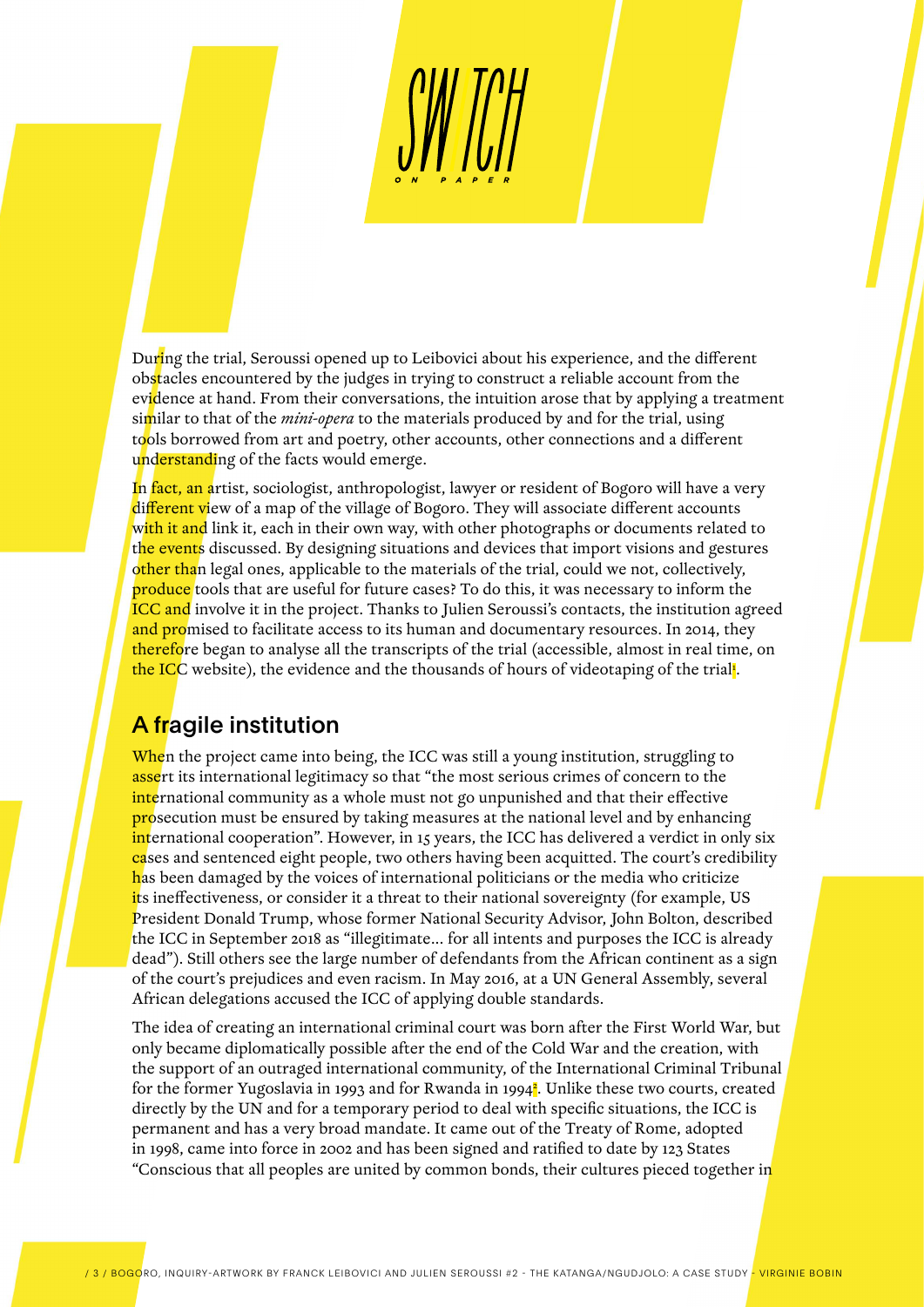a sh<mark>a</mark>red heritage, and concerned that this delicate mosaic may be shattered at any time<mark>3</mark>. "However, neither the United States, China nor Russia have ratified the treaty, preventing the ICC from subpoenaing their citizens, even though they have the power to request the referral of a case to the court as members of the UN Security Council. This illustrates quite well the limitations of the ICC and the disparities it is facing.

### A treaty open to interpretation

Although this may seem tedious to the layman, it is useful to describe some of the legal rules in use at the ICC, in order to better understand the Katanga/Ngudjolo trial, its outcome and the reasons that led Leibovici and Seroussi to take an interest in it. The court's founding treaty, the Rome, is based on what lawyers neatly refer to as "a constructive ambiguity" (Marianne Saracco, former legal officer to Judge Cotte at the ICC). It is a concise and open text, which leaves much to improvisation and the case-by-case elaboration of an international justice under construction (hence the great importance of case law). The Rome Statute allows judges to mobilize any of the "great legal traditions" used by signatory countries, although according to Seroussi "common law" prevails. The common law model, or "jurisprudence law", originated in England and spread as a result of British imperial expansion. Thus, the value systems and criteria on which many ICC lawyers rely to assess the "truth" and do "justice" are part of a philosophical, social and legal tradition that is sometimes irreconcilable with the wide variety of geopolitical contexts, social models and modes of communication handled by the court. Its tools have thus proved inadequate to understand the social context and decipher the chains of command at work in the Katanga/ Ngudjolo case.

In addition, the Rome Statute does not confer investigative powers on judges. In order to reach a verdict, they can only go through the evidence and witnesses presented in court by the prosecution and the defence. Unlike civil law, judges are not familiar with the evidence before hearing the witnesses. If they feel the need to call on experts (NGOs, anthropologists, historians, etc.) to provide them with information on the conflict more than 6,000 kilometres away in Ituri, or on the social and power structures at stake in this area, they will have to do so in court, and the experts will be subject to cross-examination<sup>2</sup>.

"Judge Cotte, Seroussi recalls, was placed in a situation that was completely contrary to French procedure. Unlike a President of the Cour d'Assise, who is able to fully immerse himself in the entire file compiled by the investigating judge before the trial, international judges are confronted with the double strangeness of discovering witnesses during the hearings with no prior preparation and of trying to understand their testimony despite a very different cultural background."

Finally, Seroussi recalls that it is sometimes difficult to find experts for cases tried at the ICC, and that their *ad hoc* interventions do not allow them to accompany judges effectively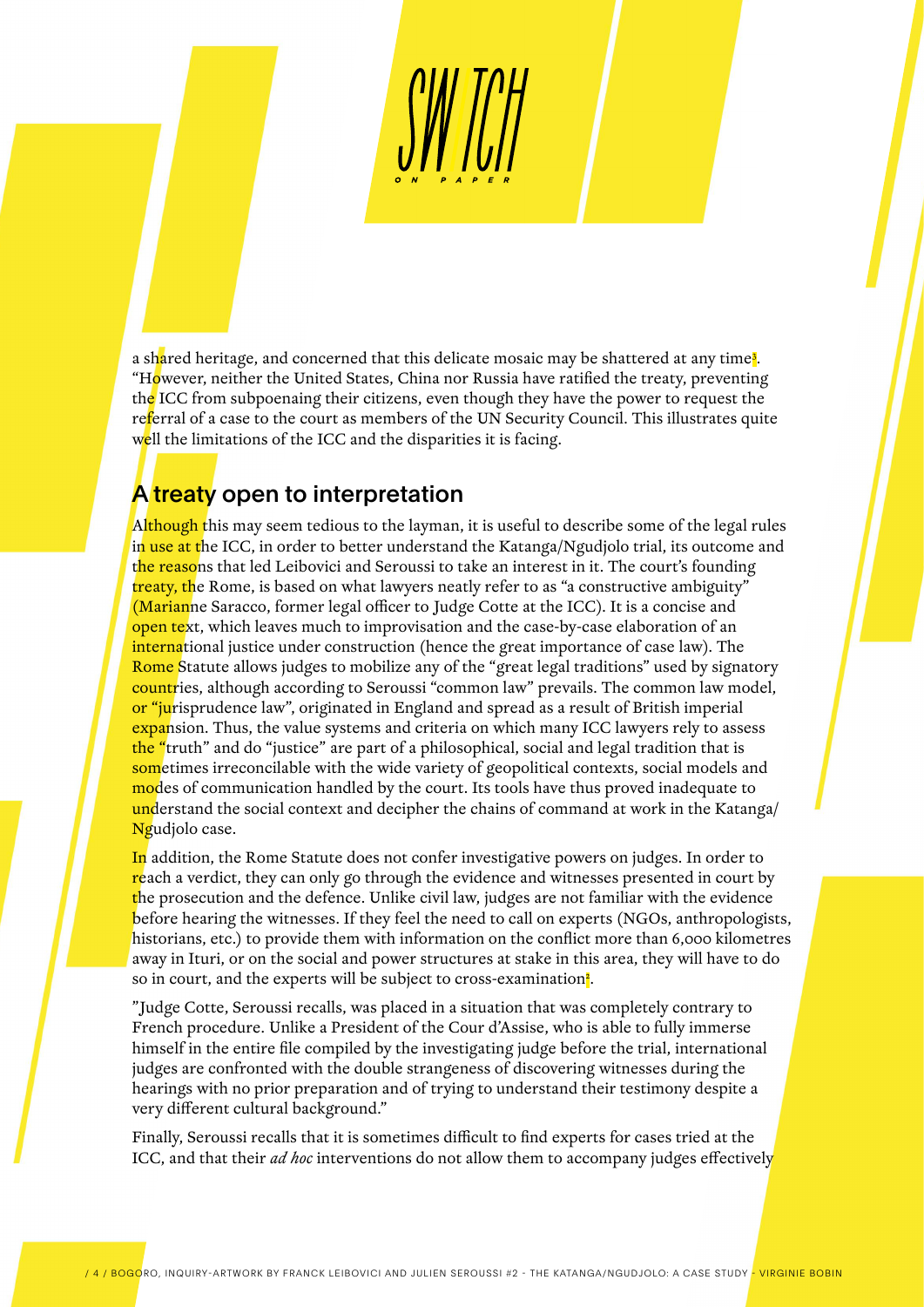during the proceedings, as he himself has had the opportunity to do. In such a context, it is difficult to establish the most objectifiable elements - from the simplest, such as river names and distances, to the most complex, such as the political history of the relations between the different ethnic groups involved in the conflict. At a round table organized by Leibovici and Seroussi at the Musée du Quai Branly - Jacques Chirac in Paris in December 2017, Judge Cotte acknowledged that the absence of experts was a considerable obstacle.

# Multiple obstacles

Seroussi and Leibovici identified four kinds of obstacles that hindered the court's work during the trial:

- technological and logistical obstacles, where the, sometimes erratic, functioning of the tools used to record, translate or transcribe disrupted the proceedings;

- language barriers, where the successive degrees of translation required to move from Swahili and Lingala (witness languages) to French and English (two of the court's six official languages<mark>)</mark> significantly slowed down exchanges, causing interruptions, delays and misinterpretation, that become visible for example when comparing the French and English transcripts;

cultural b- arriers, where lawyers' frames of reference affected or biased their understanding of documentary and testimonial evidence;

finally, methodological obstacles, when a (legal) method of processing documents prevents better use being made of the resources contained in the evidence, or when the transition from one stage of the trial to another involves the sudden depletion of an essential resource.

Indeed, many pieces of evidence gathered by the prosecutor did not meet the criteria required to be considered admissible and presented during the trial. Moreover, the evidence used did not establish the facts with the degree of certainty necessary to conclude "beyond a reasonable doubt" that the accused were liable and that a "common plan" existed. How could the judges have gained such a degree of certainty, when what they learned to consider as facts - geographical locations, dates of birth, family ties, or even surnames - kept fluctuating according to the witnesses' words?

Of course, the members of the court are aware of the obstacles they face, and Seroussi insists that "selective ignorance is an intrinsic characteristic of these international procedures, not an aberration to be pointed out". The epistemological limits he identified during his four years of court work do not necessarily have to be seen as pejorative, he insists. On the contrary, recognizing the inevitability of the limits of knowledge should be seen as an indispensable starting point for the work of the court, both by its employees and observers. During the round table organized by Julien Seroussi and Franck Leibovici at the Musée du Quai Branly - Jacques Chirac, Judge Cotte, now retired, said that "the ICC must